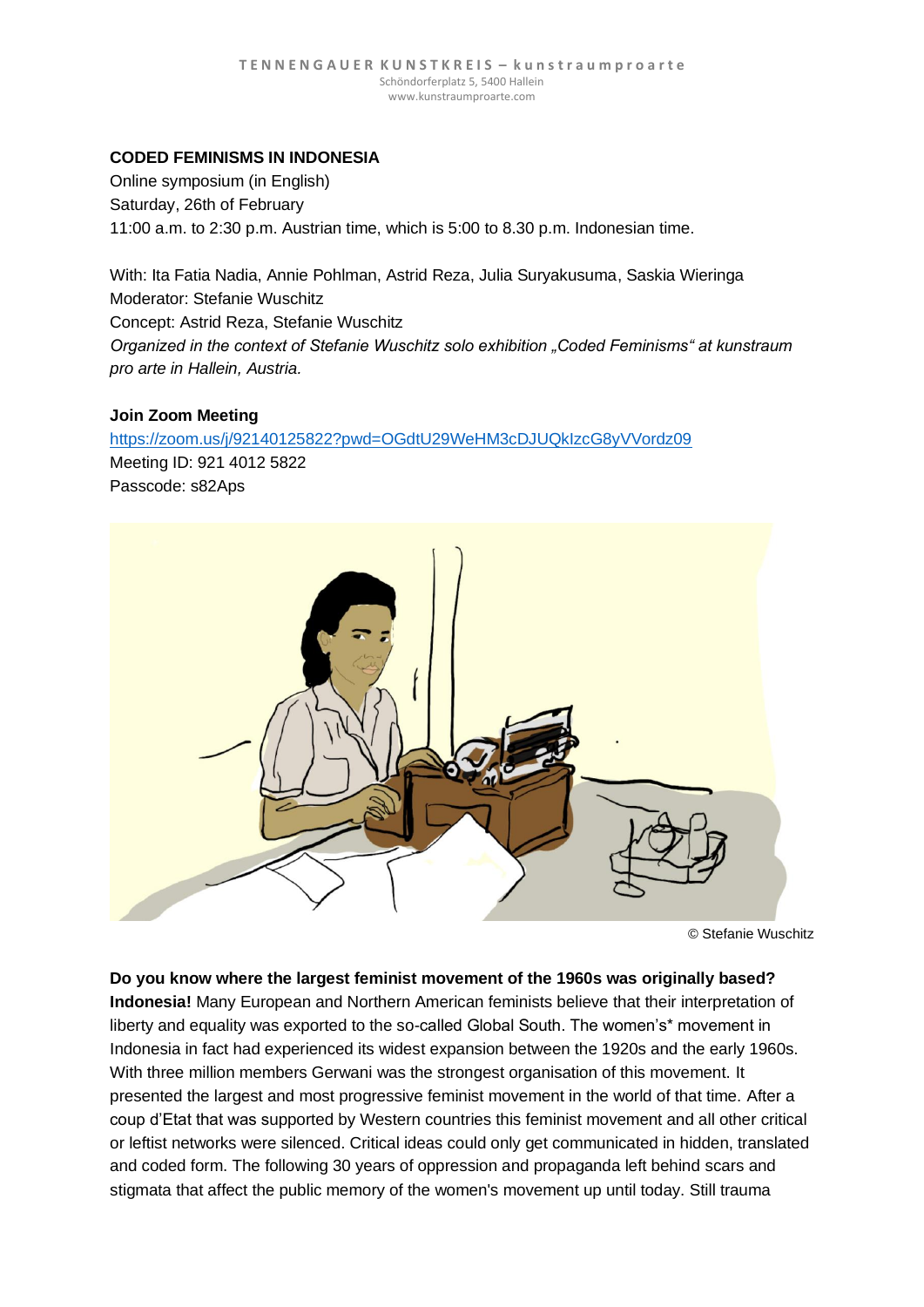cannot heal, because memories are handled as family secrets. In this context art is a valued platform for voicing critique, initiating transformation and healing from trauma.

The **Online Symposium "Coded Feminisms in Indonesia"** is organized in the context of the solo exhibition "Coded Feminisms" by media artist Stefanie Wuschitz. The solo exhibition shows the results of an artistic research project, that aims to reconstruct the practices and positions of the destroyed feminist movement.

This arts-based research project was started by Stefanie Wuschitz in 2019 and ended in 2021. Two artist in residence projects in Indonesia 2013 and 2014/15 resulted in an increased interest in Gerwani and the Indonesian women's movement. In 2019 she applied for and received a grant from the city of Berlin (Digital Program, TU Berlin) to do interviews about Gerwani and create an animated documentary on the topic. With the extremely professional and dedicated assistance and guidance of Nilu Ignatia and Astrid Reza, archive materials, interviews, literature and footage could be collected. To protect the interviewed people's identity and to acknowledge copyright licensing of the image materials, Stefanie Wuschitz decided to draw an animated documentary. It was generated through a team of artists who contributed texts, voice, music and sounds. The final animated documentary "Coded Feminism in Indonesia" will be screened for the first time at the opening of the exhibition in Austria.

After the exhibition opening the online symposium invites experts on gender equality, democracy and feminist movements in Indonesia to give online lectures. The symposium wants to pay tribute to these authors' and activists' significant, famous and outstanding work. The symposium situates the exhibition in a transdisciplinary discourse and opens up a critical debate on the unique approach, practice and insight of activists involved between 1950s and 1965, activists who were part of the Indonesian women's movement, and in particular Gerwani, that had an outspoken position against imperialism, colonialism, polygamy, fought for gender equality in family, education, politics and at the workplace, created networks to support children and give access to kindergartens and schools. In the Symposium we would like to discuss: How does Gerwani's legacy impact future generations? What new challenges and which new perspectives emerge in this process?

## **TIME SCHEDULE**

- 11:00–11:10 Welcome & contextualizing the symposium in the exhibition by *Stefanie Wuschitz*
- 11:10–11:35 Video screening
- 11:35–11:40 Break
- 11:40–11:50 *Astrid Reza*
- 11:50–11:55 Introduction of panel by moderator
- 11:55–12:00 Introduction to Ita Fatia Nadia by moderator
- 12:00–12.30 *Ita Fatia Nadia*
- 12:30–12:45 Break
- 12:45–13:00 Introduction by moderator & video message *Annie Pohlman*
- 13:00–13:05 Introduction to Julia Suryakusuma by moderator
- 13:05–13:35 *Julia Suryakusuma*
- 13:35–13:40 Introduction to Saskia Wieringa by moderator
- 13:40–14:10 *Saskia Wieringa*
- 14:10–14:30 Questions & discussion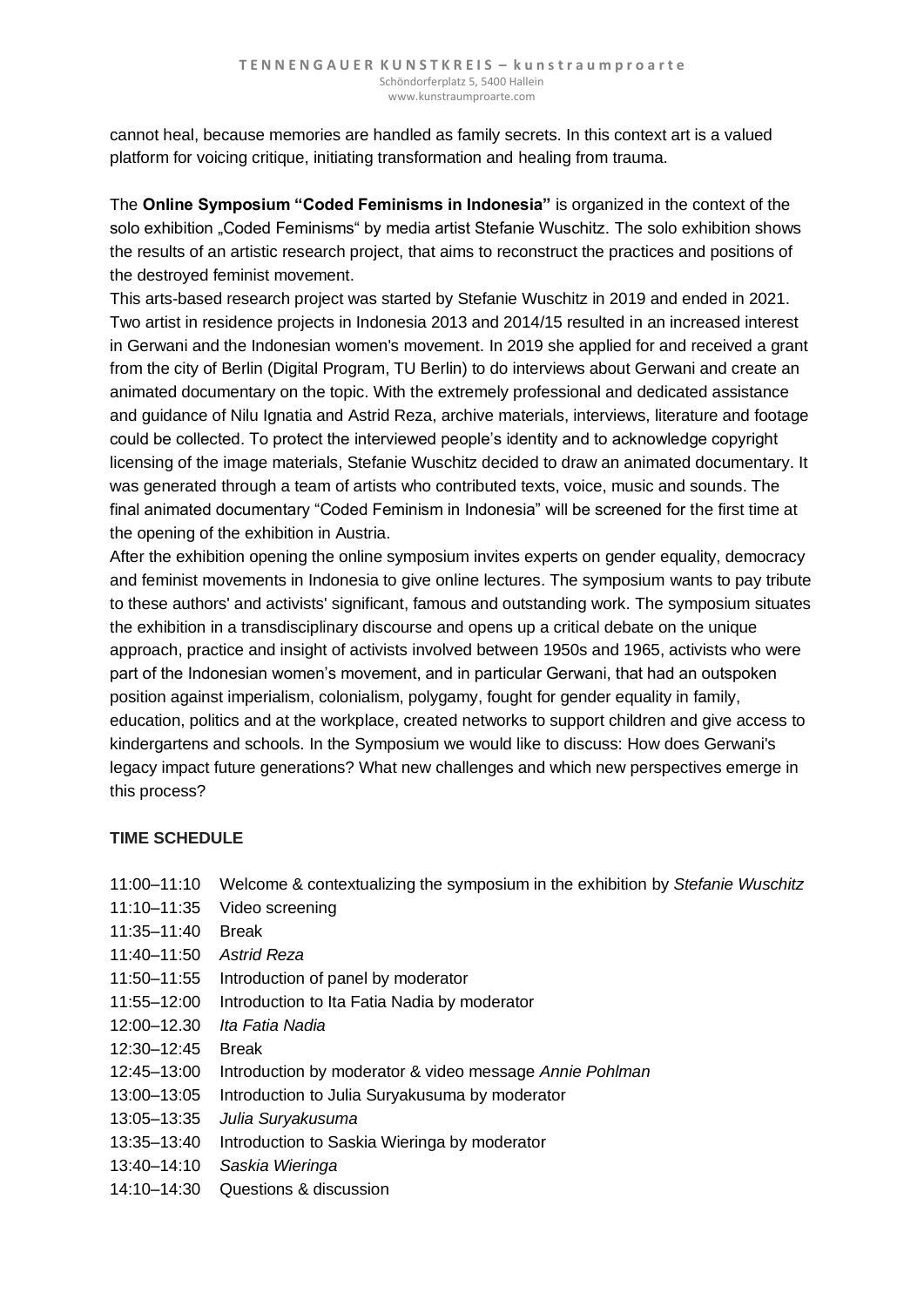## **SHORT BIOGRAPHIES**

#### NILU IGNATIA

Ignatia Nilam Agusta Nugraeni − Writer, Arts Curator and Cultural Producer. Known as Ignatia Nilu and formally studied international relations in political science. She was approaching her interest to arts and various other intersection of disciplines, such as: social-politic, history, science, internet cultures, technology, music and subcultures. She is working on non-binary community and projects to develop and channeling the relation between human and art in multi-facet and generative experience. She is currently curating an international contemporary art festival based in Yogyakarta, Indonesia called ARTJOG and also an international art festival in Bali, called ARTBALI. In the project "Coded Feminisms" she collaborated as interpreter and research assistant.

#### ANNIE POHLMAN

Annie Pohlman is Senior Lecturer in Indonesian studies at The University of Queensland, St Lucia, Brisbane, Australia. She is author of *Women, Sexual Violence and the Indonesian Killings of 1965- 66* (2015) and the co-editor of five volumes examining historical injustice in Asia, including two on the 1965–1966 mass purges of Communists in Indonesia. Her most recent volume (co-edited with Jess Melvin and Sri Lestari Wahyuningroem) is *The Aceh Truth and Reconciliation Commission and Indonesia's Culture of Impunity* (forthcoming 2022, ANU Press). Her current research programme maps the spread and evolution of torture during Indonesia's 'New Order' regime (1965-1998). Her research interests cover Indonesian history, gendered experiences of violence, genocide, torture, and oral testimony.

### ASTRID REZA

Astrid Reza graduated from the History Department of Gadjah Mada University, Yogyakarta, Indonesia in 2010. She writes broadly on literature, art, and history across various media. She has translated many books with themes related to social politic, history, feminism and literature. She is currently contributing to RUAS (Ruang Arsip dan Sejarah Perempuan - Space for Women Archive and History), Yogyakarta, and developing collaborative research with PERETAS (Perempuan Lintas Batas) network, an intersectional organization for women across borders working in the fields of art and literature. She started to be involved for "Coded Feminisms" in 2020 as a part of the research team and doing the translation needed for this project.

#### JULIA SURYAKUSUMA

Julia Suryakusuma is a public intellectual, researcher, feminist activist and scholar, and author of several books, among others*, Sex, Power and Nation* (2004), *State Ibuism* (2011), and *Julia's Jihad* (2013), an anthology of her columns in The Jakarta Post from 2006-2013. She continues to write her famously provocative, controversial and entertaining columns up to now.

*State Ibuism, the Social Construction of Womanhood in New Order Indonesia* is based on her MA thesis from the Institute of Social Studies (ISS) in The Netherlands (1988). The concept of State Ibuism is the only original social theory conceived of by an Indonesian scholar that has had an international and national impact. On 10 March 2021 she was awarded the Order of the Crown medal by King Philippe of Belgium for her activism and writings on democracy, human rights and gender. It is an award rarely bestowed on non-Belgian citizens, bestowed only to individuals considered to have made special achievements. As of December 2021, Julia Suryakusuma is the director of the Gender and Democracy Center (GDC) of the Institute for Research, Education and Information on Economy and Social Affairs, one of Indonesia's largest and oldest NGOs, dealing in research, education and community development, publishing, and overseas network development.